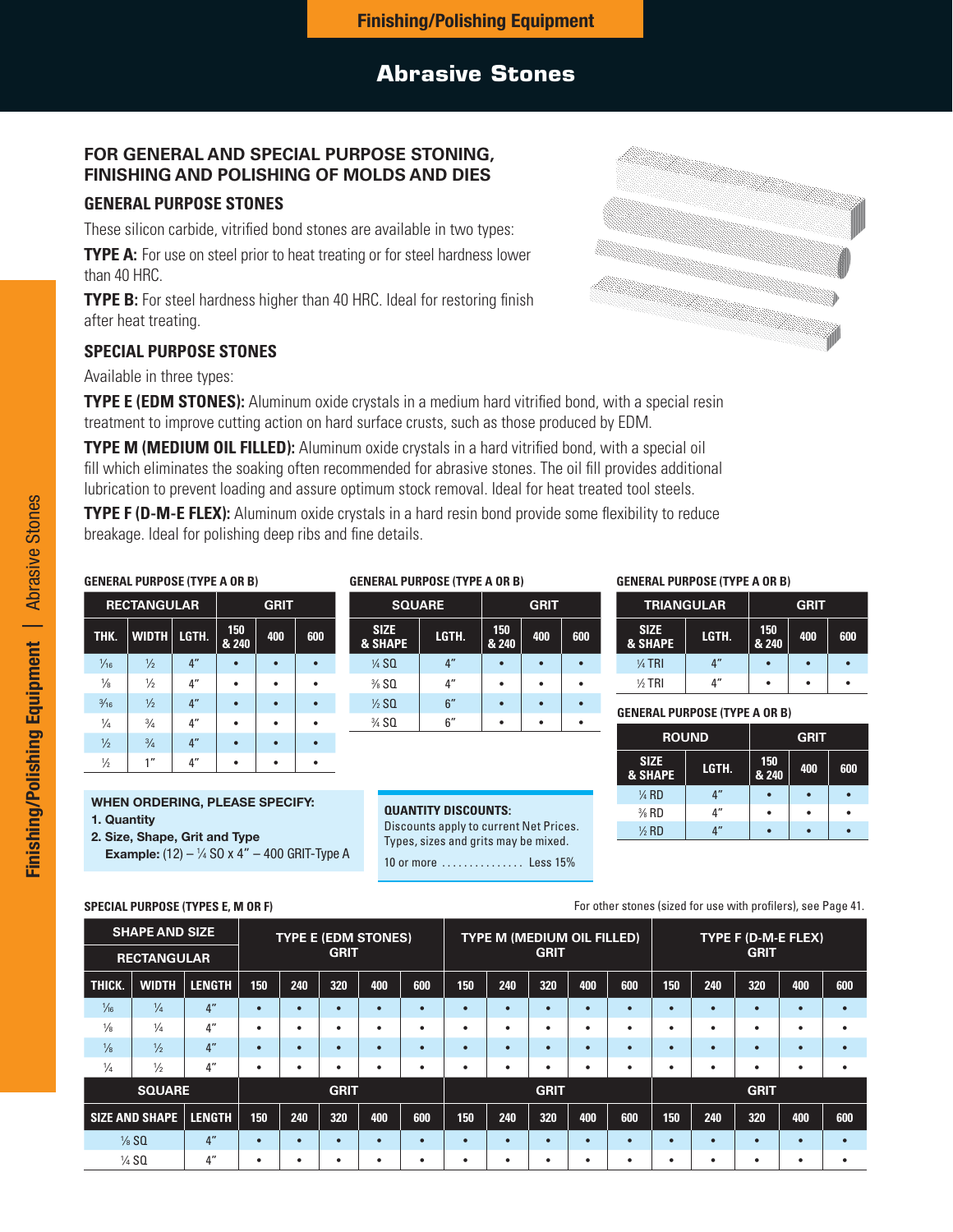## **Finishing/Polishing Equipment**

## **Abrasive Stone Kit**

# **Abrasive Stone Kit**

This useful kit designed for the professional metal finisher contains a complete selection of 45 aluminum oxide special-purpose stones, plus one handheld stone holder. The specialpurpose stones consist of:

- "Type E" (resin treated) for work on hard surface crusts such as EDM
- "TypeM" (oilfilled) for stoning heat-treated tool steels
- "TypeF" (resinbonded) for added flexibility and break resistance when stoning deep ribs and fine details



**ABRASIVE STONE KIT ITEM NUMBER: ASK-450**

| <b>SHAPE AND SIZE</b>                                |                               |                           | <b>TYPE E</b><br><b>[EDM STONES)</b>                   | <b>TYPE M (MEDIUM</b><br><b>OIL FILLED)</b> | <b>TYPE F</b><br>(D-M-E FLEX) |  |
|------------------------------------------------------|-------------------------------|---------------------------|--------------------------------------------------------|---------------------------------------------|-------------------------------|--|
| <b>RECTANGULAR</b>                                   |                               | <b>1 EACH OF GRIT</b>     | <b>1 EACH OF GRIT</b>                                  |                                             |                               |  |
| <b>THICK</b>                                         | <b>LENGTH</b><br><b>WIDTH</b> |                           |                                                        |                                             | <b>1 EACH OF GRIT</b>         |  |
| $\frac{1}{8}$ "                                      | $\frac{1}{4}$                 | 4 <sup>''</sup>           | 150, 240, 320,<br>150, 240, 320,<br>400,600<br>400,600 |                                             | 150, 240, 320,<br>400,600     |  |
| $\frac{1}{8}$ "                                      | $\frac{1}{2}$ "               | 4"                        | 150, 240, 320<br>400,600                               | 150, 240, 320,<br>400,600                   | 150, 240, 320,<br>400, 600    |  |
|                                                      | <b>SQUARE</b>                 |                           | <b>1 EACH OF GRIT</b>                                  | <b>1 EACH OF GRIT</b>                       | <b>1 EACH OF GRIT</b>         |  |
| 4 <sup>''</sup><br>$\frac{1}{4}''$ x $\frac{1}{4}''$ |                               | 150, 240, 320,<br>400,600 | 150, 240, 320,<br>400,600                              | 150, 240, 320,<br>400,600                   |                               |  |

#### **ABRASIVE STONE KIT INCLUDES**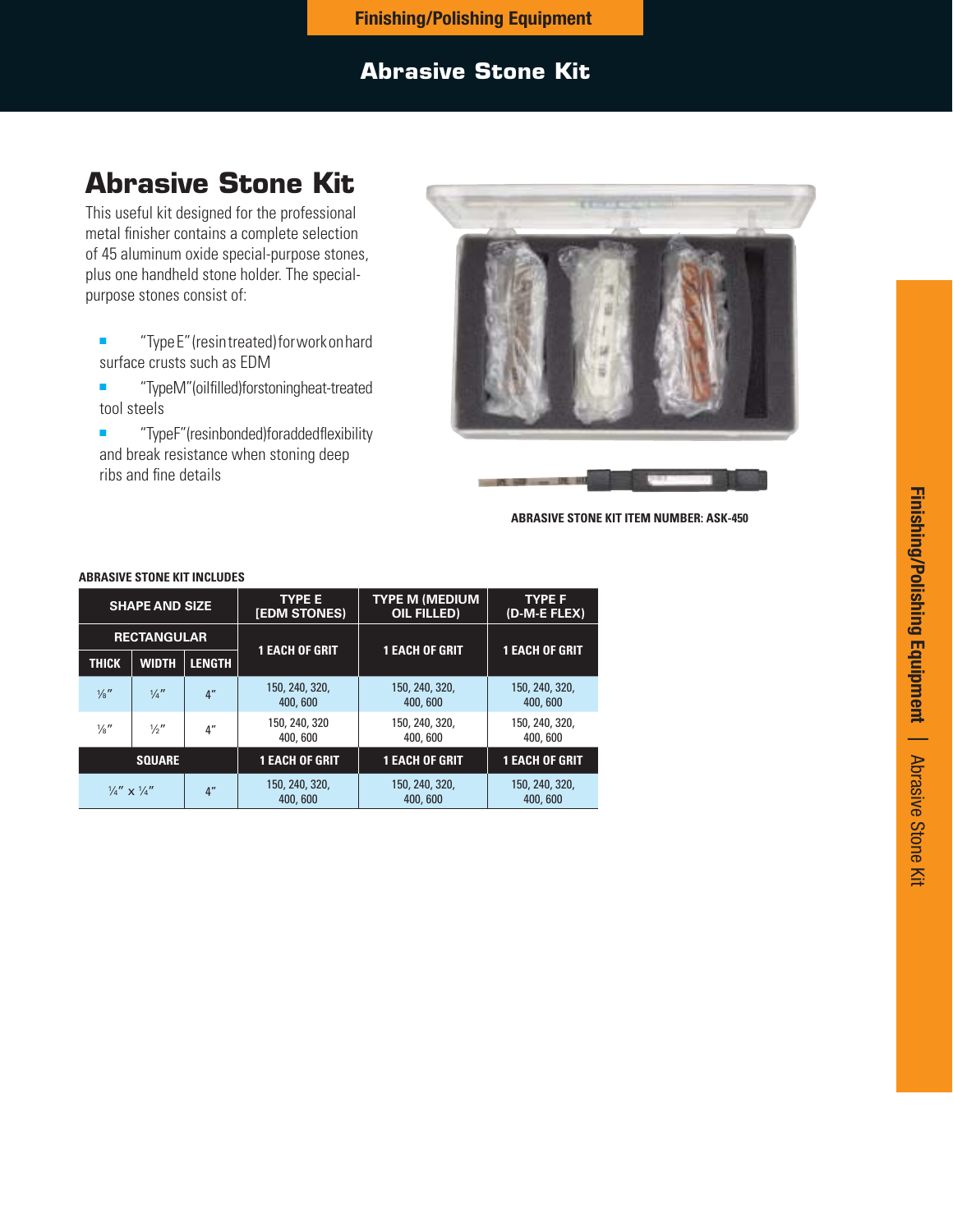# **Abrasive Stone Holders**

- Handheld and shank-mounted styles
- Provide excellent control and quick stone changes

The new line of abrasive stone holders provides the metal finisher with excellent control and convenience. They are precision molded of shock absorbing, impact resistant nylon 6-6, and feature a removable collar that locks the stones in place and permits quick stone changes. Shank mounted style is designed for use with the Minitor \*Profiler 'R' as well as other reciprocating profilers.

Handheld style offers double end capacity. \* (1 ⁄8 shanks only)